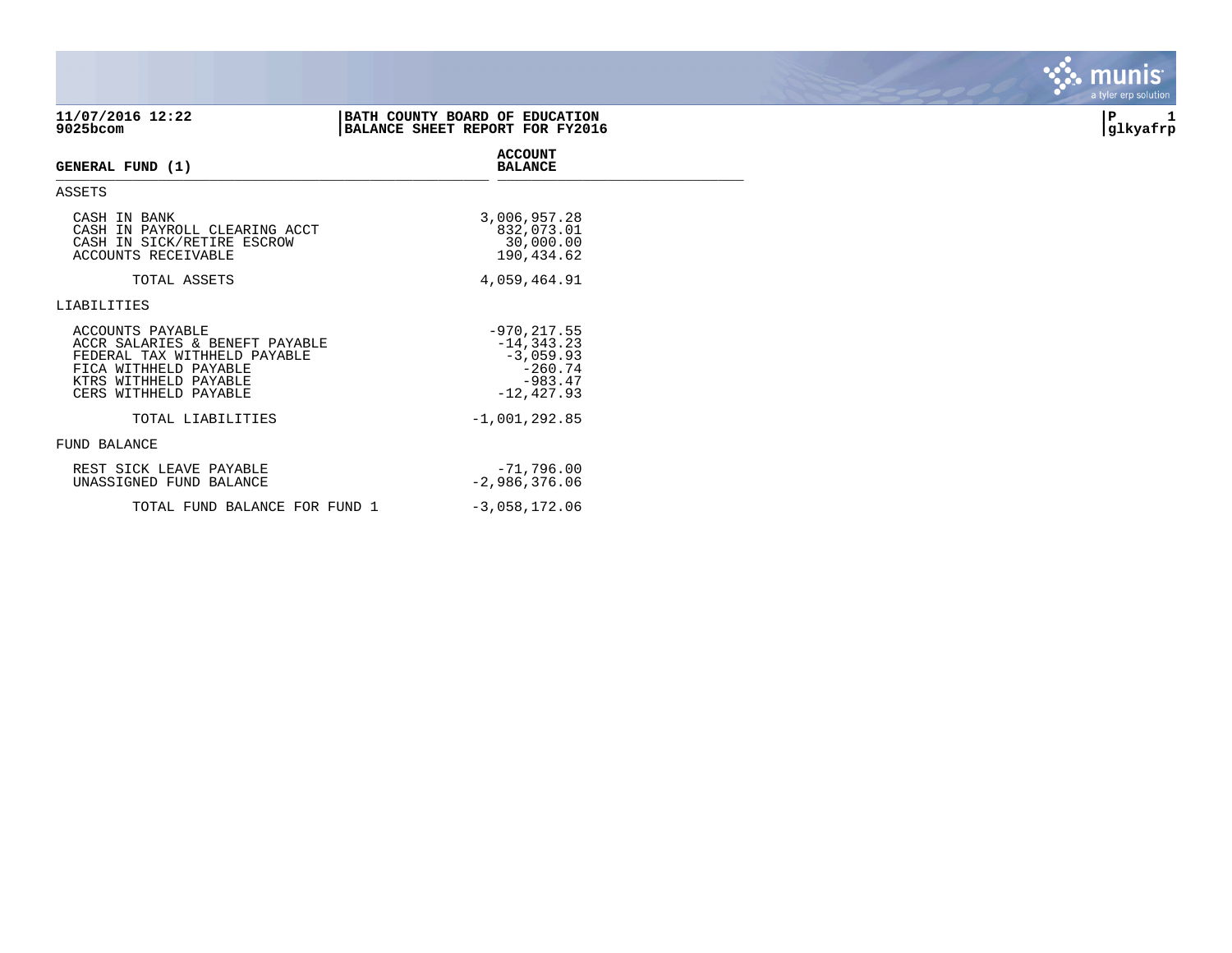|                                     |                                                                   | . munis <sup>.</sup><br>a tyler erp solution |
|-------------------------------------|-------------------------------------------------------------------|----------------------------------------------|
| 11/07/2016 12:22<br>$9025$ bcom     | BATH COUNTY BOARD OF EDUCATION<br>BALANCE SHEET REPORT FOR FY2016 | IP.<br>2<br>glkyafrp                         |
| SPECIAL REVENUE (2)                 | <b>ACCOUNT</b><br><b>BALANCE</b>                                  |                                              |
| ASSETS                              |                                                                   |                                              |
| CASH IN BANK<br>ACCOUNTS RECEIVABLE | 39,340.91<br>326,788.73                                           |                                              |
| TOTAL ASSETS                        | 366,129.64                                                        |                                              |
| LIABILITIES                         |                                                                   |                                              |
| ADVANCES FROM GRANTORS              | $-366, 129.64$                                                    |                                              |

 $\mathcal{L}$ 

TOTAL LIABILITIES -366,129.64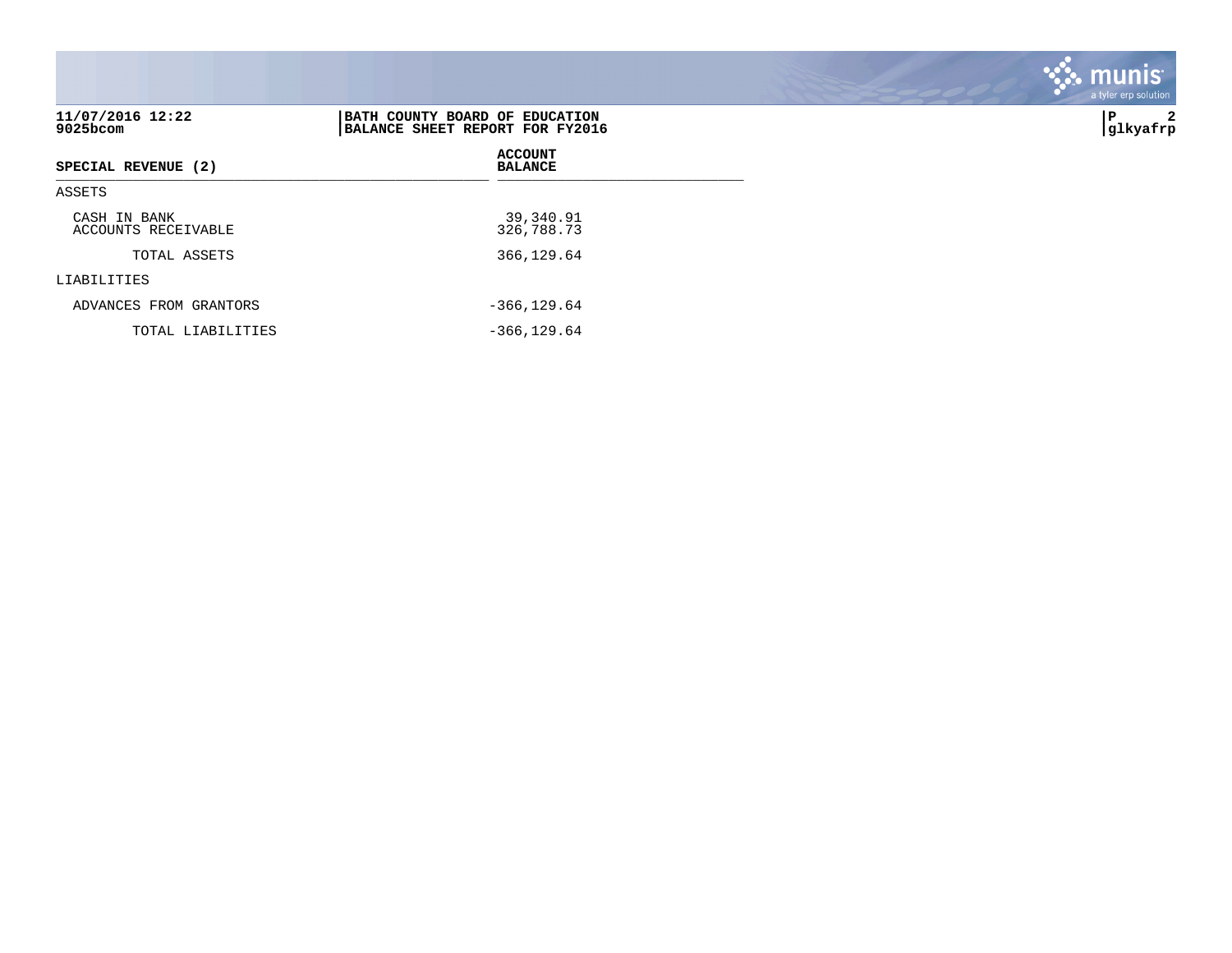|                                    |                                                                   | a tyler erp solution |
|------------------------------------|-------------------------------------------------------------------|----------------------|
| 11/07/2016 12:22<br>9025bcom       | BATH COUNTY BOARD OF EDUCATION<br>BALANCE SHEET REPORT FOR FY2016 | lР<br>3<br> glkyafrp |
| DISTRICT ACTIVITY FD (ANNUAL) (21) | <b>ACCOUNT</b><br><b>BALANCE</b>                                  |                      |
| ASSETS                             |                                                                   |                      |
| CASH IN BANK                       | 95,568.58                                                         |                      |
| TOTAL ASSETS                       | 95,568.58                                                         |                      |
| FUND BALANCE                       |                                                                   |                      |
| COMMITTED - OTHER                  | $-95,568.58$                                                      |                      |
| TOTAL FUND BALANCE FOR FUND 21     | $-95,568.58$                                                      |                      |

**SASE MUNIS**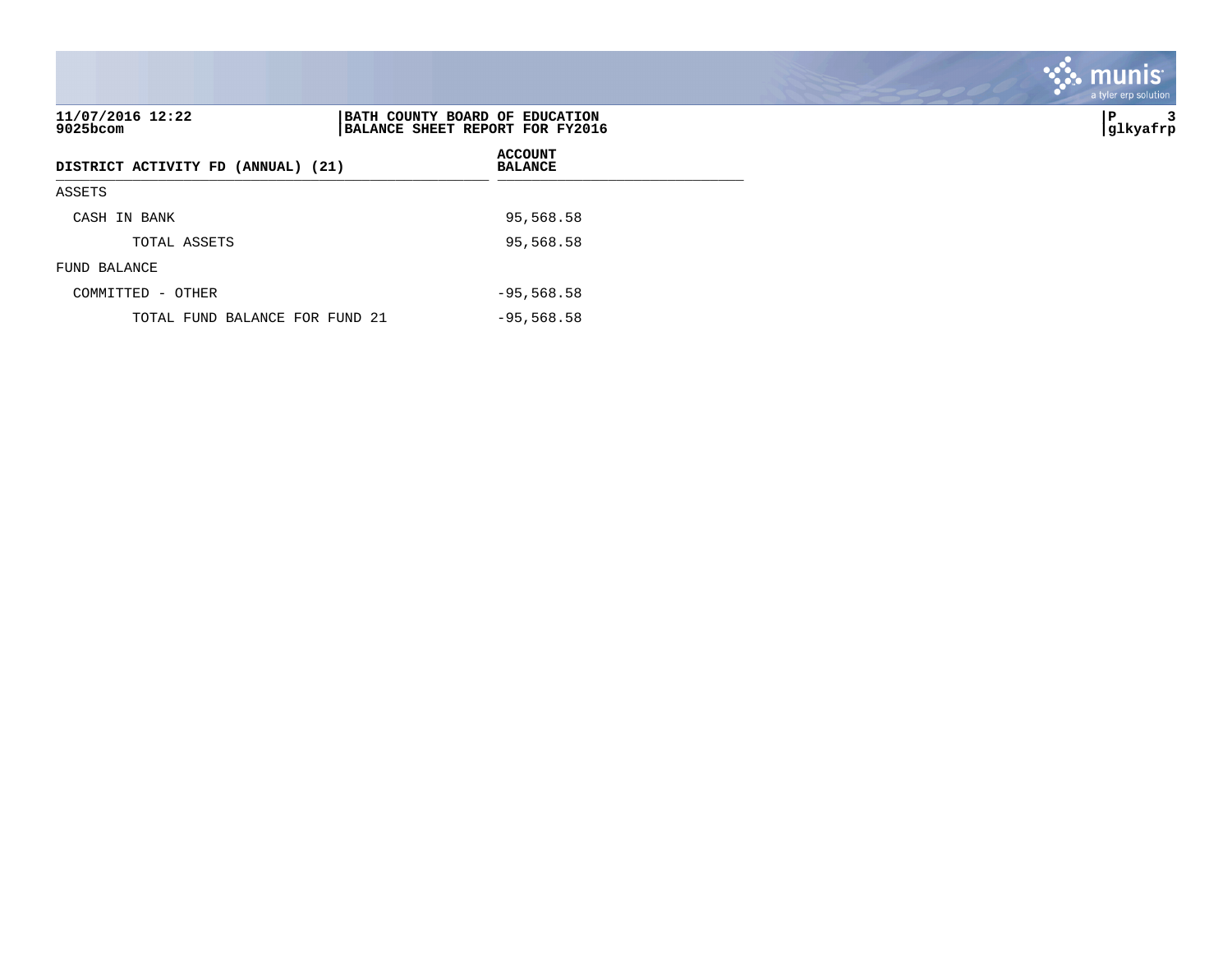| 11/07/2016 12:22<br>$9025$ bcom                      | BATH COUNTY BOARD OF EDUCATION<br>BALANCE SHEET REPORT FOR FY2016 | ∣P<br>4<br> glkyafrp |
|------------------------------------------------------|-------------------------------------------------------------------|----------------------|
| CAPITAL OUTLAY FUND (310)                            | <b>ACCOUNT</b><br><b>BALANCE</b>                                  |                      |
| ASSETS                                               |                                                                   |                      |
| CASH IN BANK                                         | 190,034.00                                                        |                      |
| TOTAL ASSETS                                         | 190,034.00                                                        |                      |
| FUND BALANCE                                         |                                                                   |                      |
| RESTRICTED - OTHER<br>RESTRICTED-SFCC ESCROW-CURRENT | $-187,386.00$<br>$-2,648.00$                                      |                      |
| TOTAL FUND BALANCE FOR FUND 310                      | $-190,034.00$                                                     |                      |

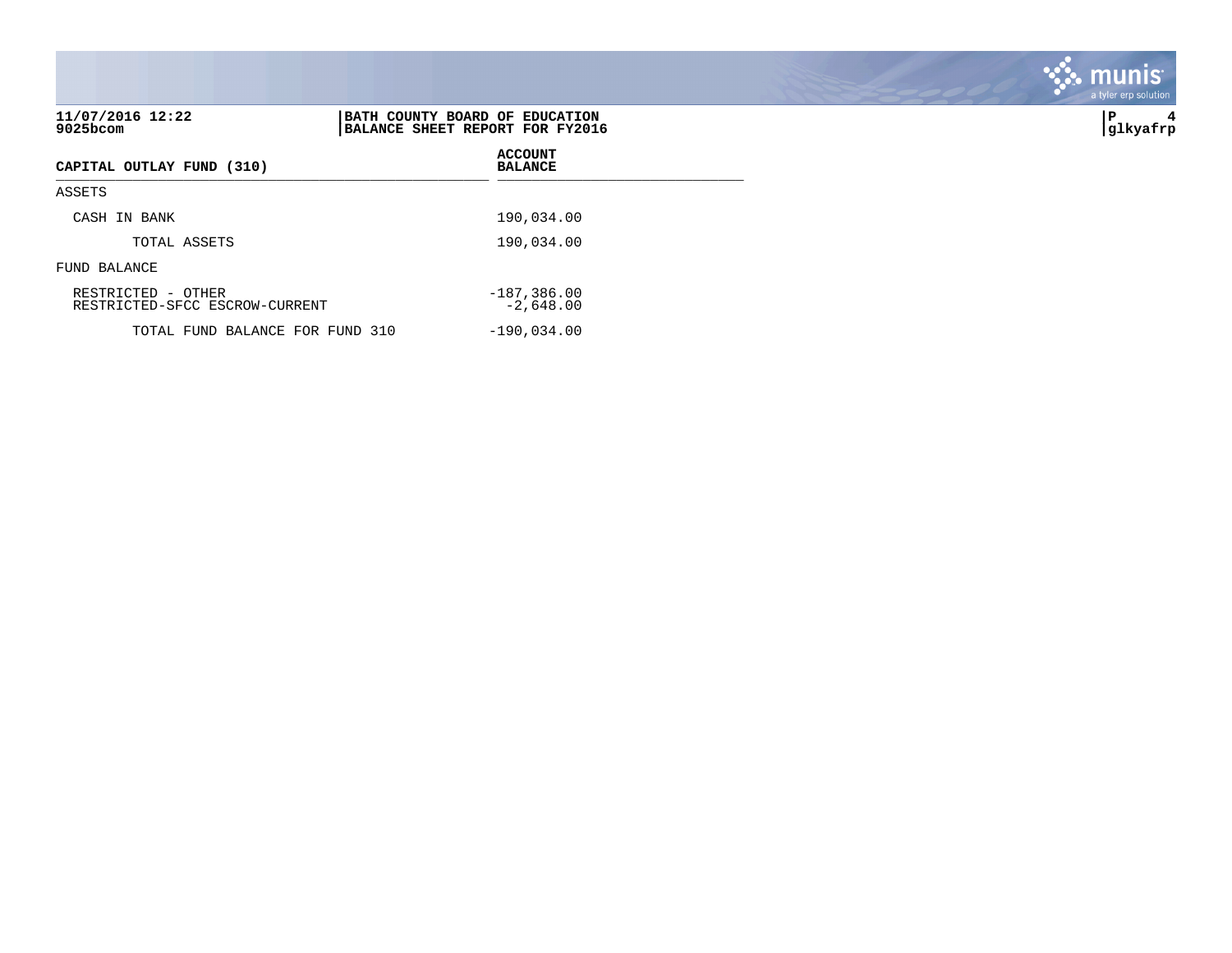| 11/07/2016 12:22<br>9025bcom                         | BATH COUNTY BOARD OF EDUCATION<br>BALANCE SHEET REPORT FOR FY2016 | ∣P<br>5<br> glkyafrp |
|------------------------------------------------------|-------------------------------------------------------------------|----------------------|
| BUILDING FUND (5 CENT LEVY) (320)                    | <b>ACCOUNT</b><br><b>BALANCE</b>                                  |                      |
| ASSETS                                               |                                                                   |                      |
| CASH IN BANK                                         | 265,976.67                                                        |                      |
| TOTAL ASSETS                                         | 265,976.67                                                        |                      |
| FUND BALANCE                                         |                                                                   |                      |
| RESTRICTED - OTHER<br>RESTRICTED-SFCC ESCROW-CURRENT | $-175,811.68$<br>$-90, 164.99$                                    |                      |
| TOTAL FUND BALANCE FOR FUND 320                      | $-265,976.67$                                                     |                      |

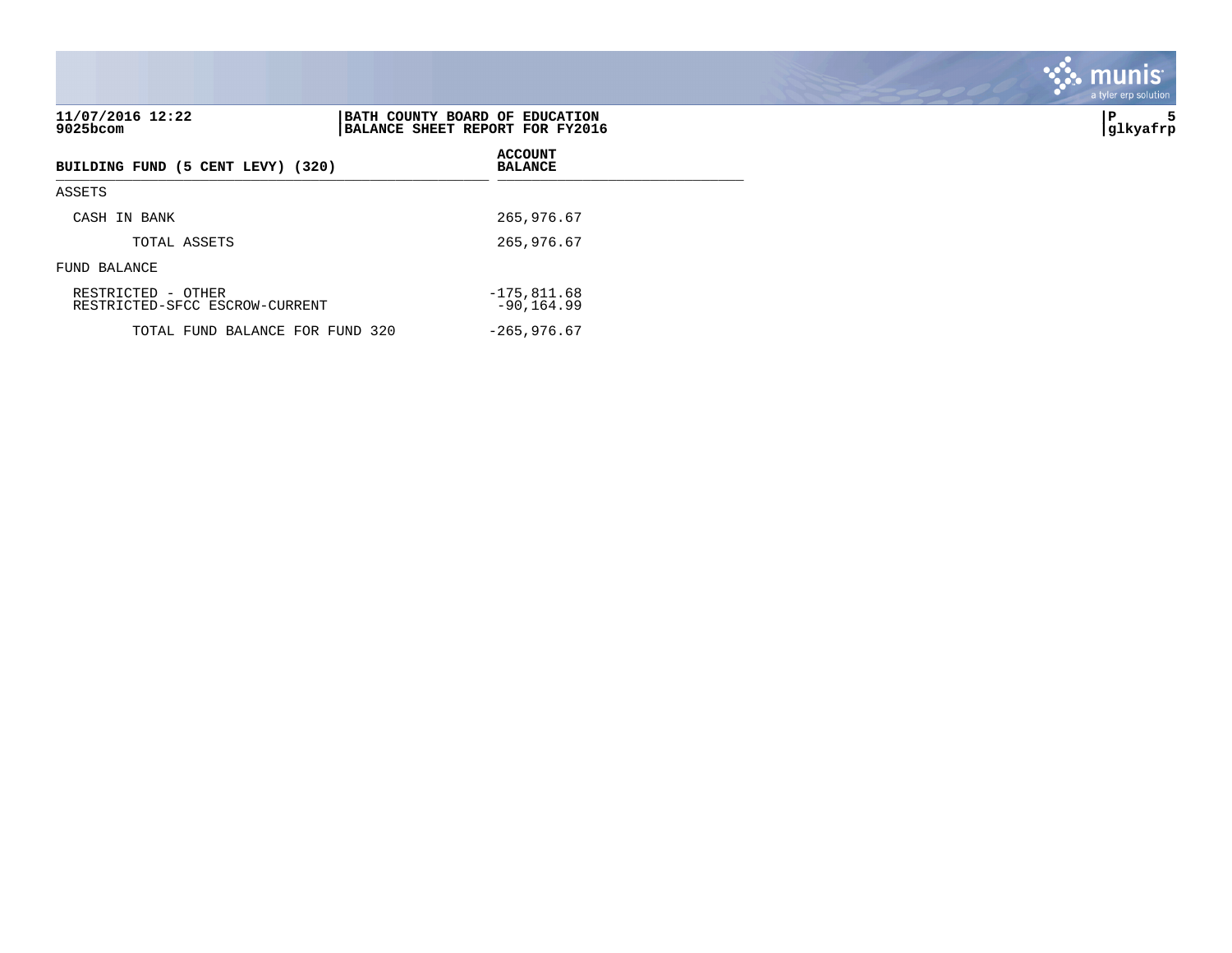|                                 |                                                                   | munis'<br>a tyler erp solution |
|---------------------------------|-------------------------------------------------------------------|--------------------------------|
| 11/07/2016 12:22<br>9025bcom    | BATH COUNTY BOARD OF EDUCATION<br>BALANCE SHEET REPORT FOR FY2016 | P<br>6<br>glkyafrp             |
| CONSTRUCTION FUND (360)         | <b>ACCOUNT</b><br><b>BALANCE</b>                                  |                                |
| ASSETS                          |                                                                   |                                |
| CASH IN BANK                    | 194,460.95                                                        |                                |
| TOTAL ASSETS                    | 194,460.95                                                        |                                |
| FUND BALANCE                    |                                                                   |                                |
| RESTRICTED-FUTURE CONSTR BG-1   | $-194, 460.95$                                                    |                                |
| TOTAL FUND BALANCE FOR FUND 360 | $-194, 460.95$                                                    |                                |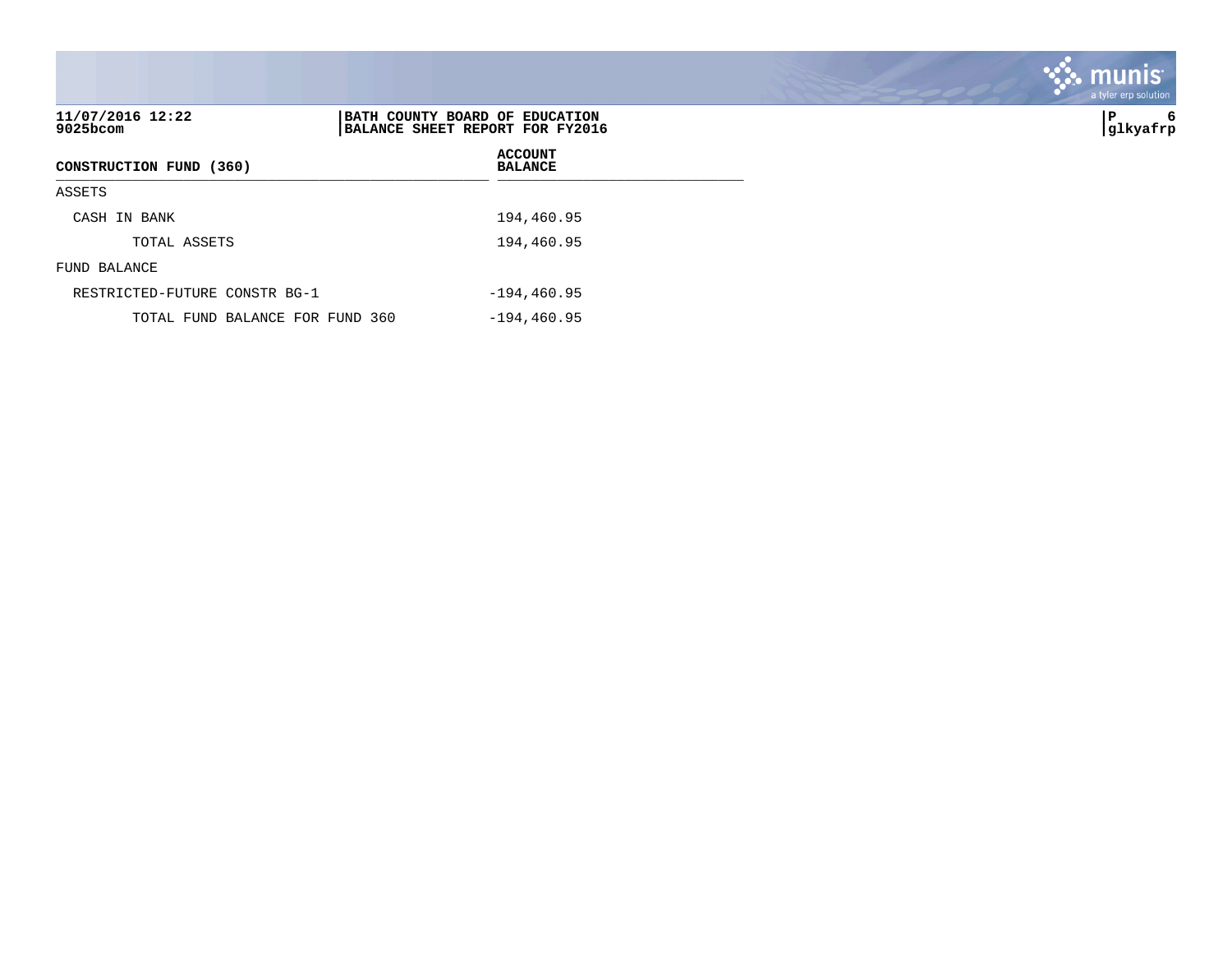| 11/07/2016 12:22<br>9025bcom                                                                   | BATH COUNTY BOARD OF EDUCATION<br>BALANCE SHEET REPORT FOR FY2016 | 7<br>P<br> glkyafrp |
|------------------------------------------------------------------------------------------------|-------------------------------------------------------------------|---------------------|
| FOOD SERVICE FUND (51)                                                                         | <b>ACCOUNT</b><br><b>BALANCE</b>                                  |                     |
| ASSETS                                                                                         |                                                                   |                     |
| CASH IN BANK<br>ACCOUNTS RECEIVABLE<br>INVENTORIES FOR CONSUMPTION<br>DEF OUTFLOW OF RESOURCES | 761,964.21<br>33,369.75<br>4,558.86<br>145,054.32                 |                     |
| TOTAL ASSETS                                                                                   | 944, 947. 14                                                      |                     |
| LIABILITIES                                                                                    |                                                                   |                     |
| ACCOUNTS PAYABLE<br>NET PENSION LIABILITY                                                      | $-11, 133.19$<br>$-647, 467.37$                                   |                     |
| TOTAL LIABILITIES                                                                              | $-658,600.56$                                                     |                     |
| FUND BALANCE                                                                                   |                                                                   |                     |
| RESTRICTED-OTHER<br>RESTRICTED-NET ASSETS                                                      | 502,413.05<br>$-788, 759.63$                                      |                     |
| TOTAL FUND BALANCE FOR FUND 51                                                                 | $-286, 346.58$                                                    |                     |

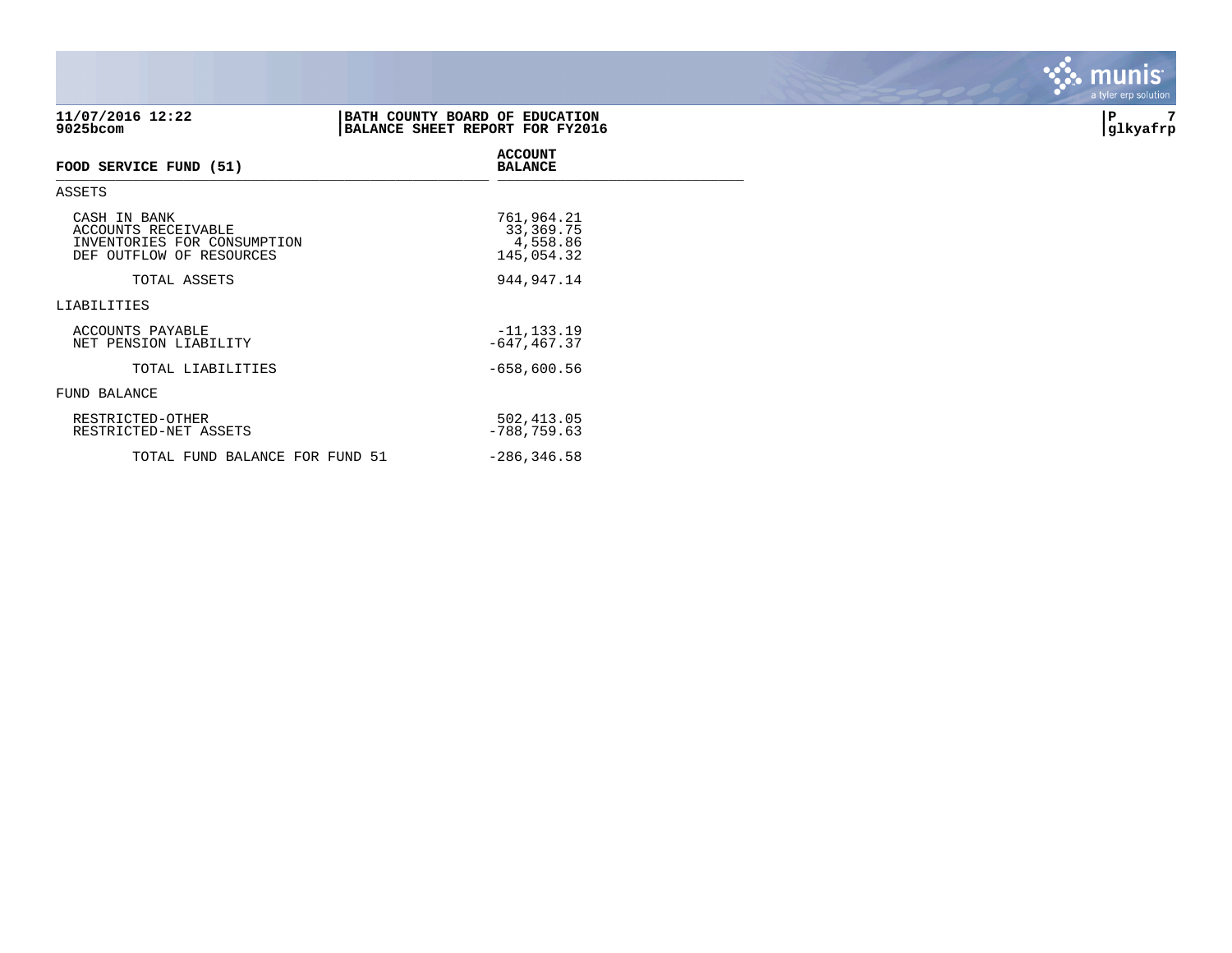| 11/07/2016 12:22<br>9025bcom                                           | BATH COUNTY BOARD OF EDUCATION<br>BALANCE SHEET REPORT FOR FY2016 | 8<br>P<br> glkyafrp |
|------------------------------------------------------------------------|-------------------------------------------------------------------|---------------------|
| CHILD CARE (52)                                                        | <b>ACCOUNT</b><br><b>BALANCE</b>                                  |                     |
| ASSETS                                                                 |                                                                   |                     |
| CASH IN BANK<br><b>ACCOUNTS RECEIVABLE</b><br>DEF OUTFLOW OF RESOURCES | $-6,532.00$<br>6,532.00<br>35, 362. 73                            |                     |
| TOTAL ASSETS                                                           | 35, 362. 73                                                       |                     |
| LIABILITIES                                                            |                                                                   |                     |
| NET PENSION LIABILITY                                                  | $-45,718.86$                                                      |                     |
| TOTAL LIABILITIES                                                      | $-45,718.86$                                                      |                     |
| FUND BALANCE                                                           |                                                                   |                     |
| RESTRICTED-NET ASSETS                                                  | 10,356.13                                                         |                     |
| TOTAL FUND BALANCE FOR FUND 52                                         | 10,356.13                                                         |                     |

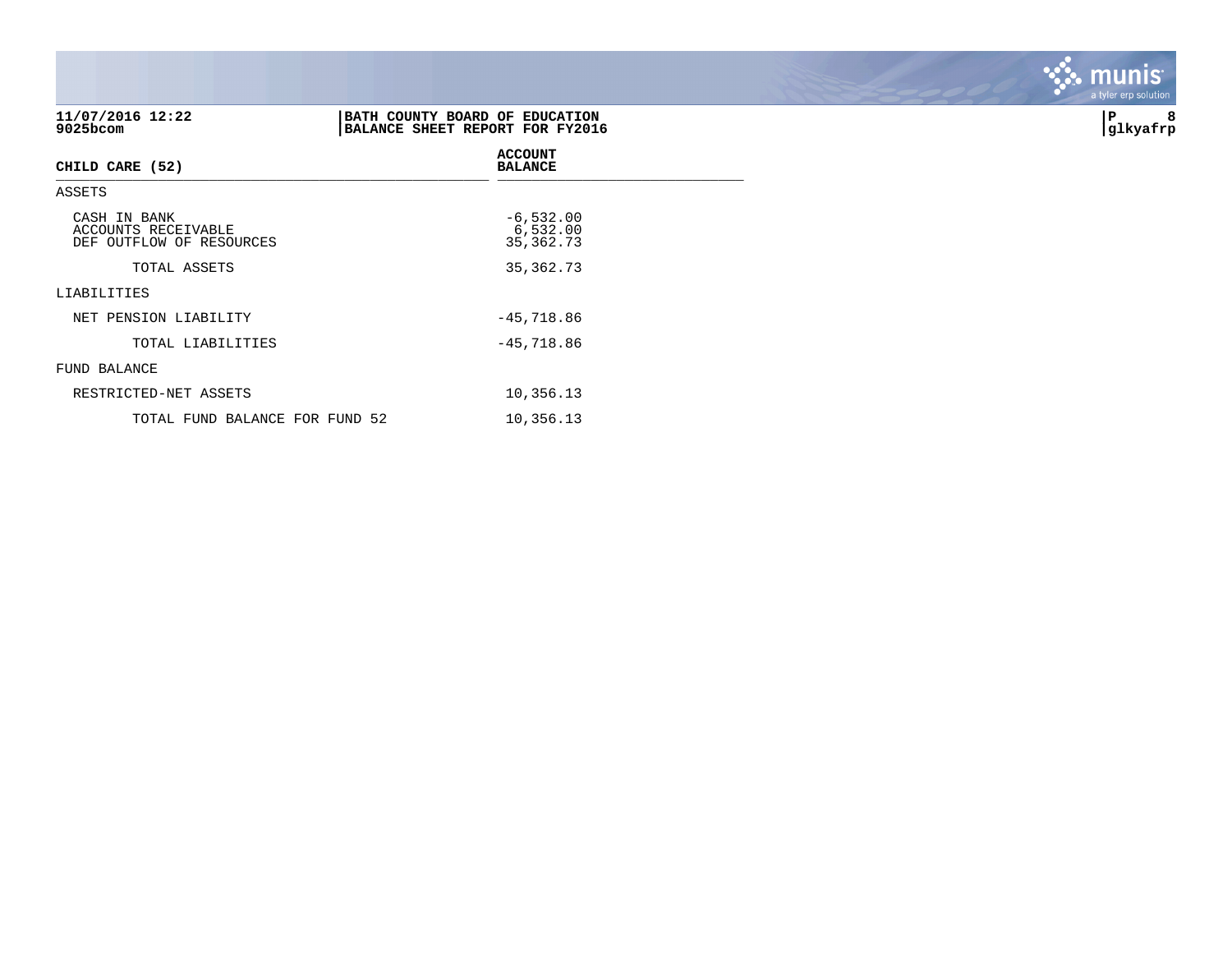|                                |                                                                   | munis<br>a tyler erp solution |
|--------------------------------|-------------------------------------------------------------------|-------------------------------|
| 11/07/2016 12:22<br>9025bcom   | BATH COUNTY BOARD OF EDUCATION<br>BALANCE SHEET REPORT FOR FY2016 | İΡ<br>9<br>glkyafrp           |
| PRESCHOOL (53)                 | <b>ACCOUNT</b><br><b>BALANCE</b>                                  |                               |
| ASSETS                         |                                                                   |                               |
| CASH IN BANK                   | 14, 121.52                                                        |                               |
| TOTAL ASSETS                   | 14, 121.52                                                        |                               |
| FUND BALANCE                   |                                                                   |                               |
| RESTRICTED-NET ASSETS          | $-14, 121.52$                                                     |                               |
| TOTAL FUND BALANCE FOR FUND 53 | $-14, 121.52$                                                     |                               |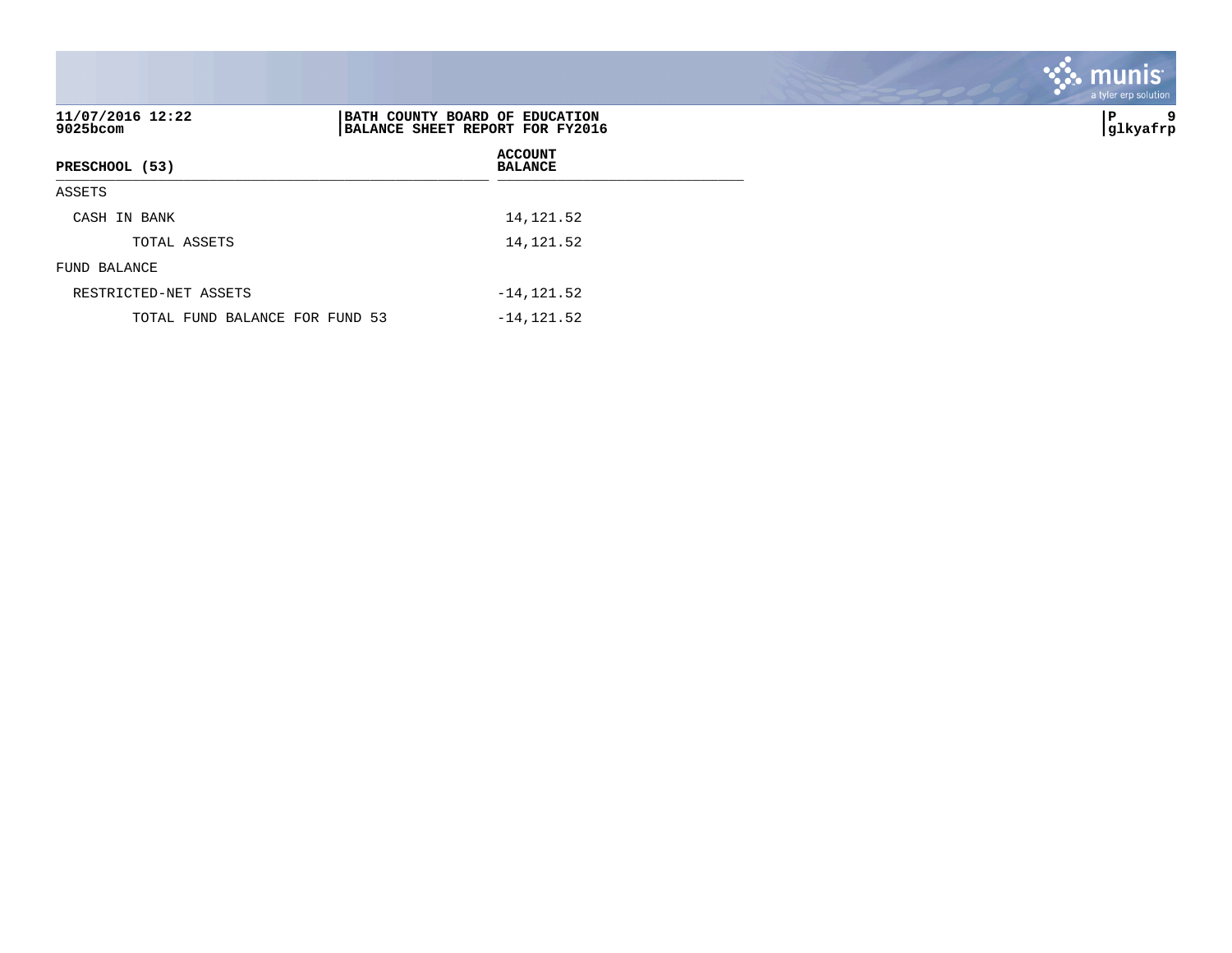| 11/07/2016 12:22<br>9025bcom     | BATH COUNTY BOARD OF EDUCATION<br>BALANCE SHEET REPORT FOR FY2016 | 10<br>P<br> glkyafrp |
|----------------------------------|-------------------------------------------------------------------|----------------------|
| TRUST/AGENCY FUNDS (7000)        | <b>ACCOUNT</b><br><b>BALANCE</b>                                  |                      |
| ASSETS                           |                                                                   |                      |
| CASH IN BANK                     | 24,056.32                                                         |                      |
| TOTAL ASSETS                     | 24,056.32                                                         |                      |
| FUND BALANCE                     |                                                                   |                      |
| RESTRICTED FUND BALANCE          | $-24,056.32$                                                      |                      |
| TOTAL FUND BALANCE FOR FUND 7000 | $-24,056.32$                                                      |                      |

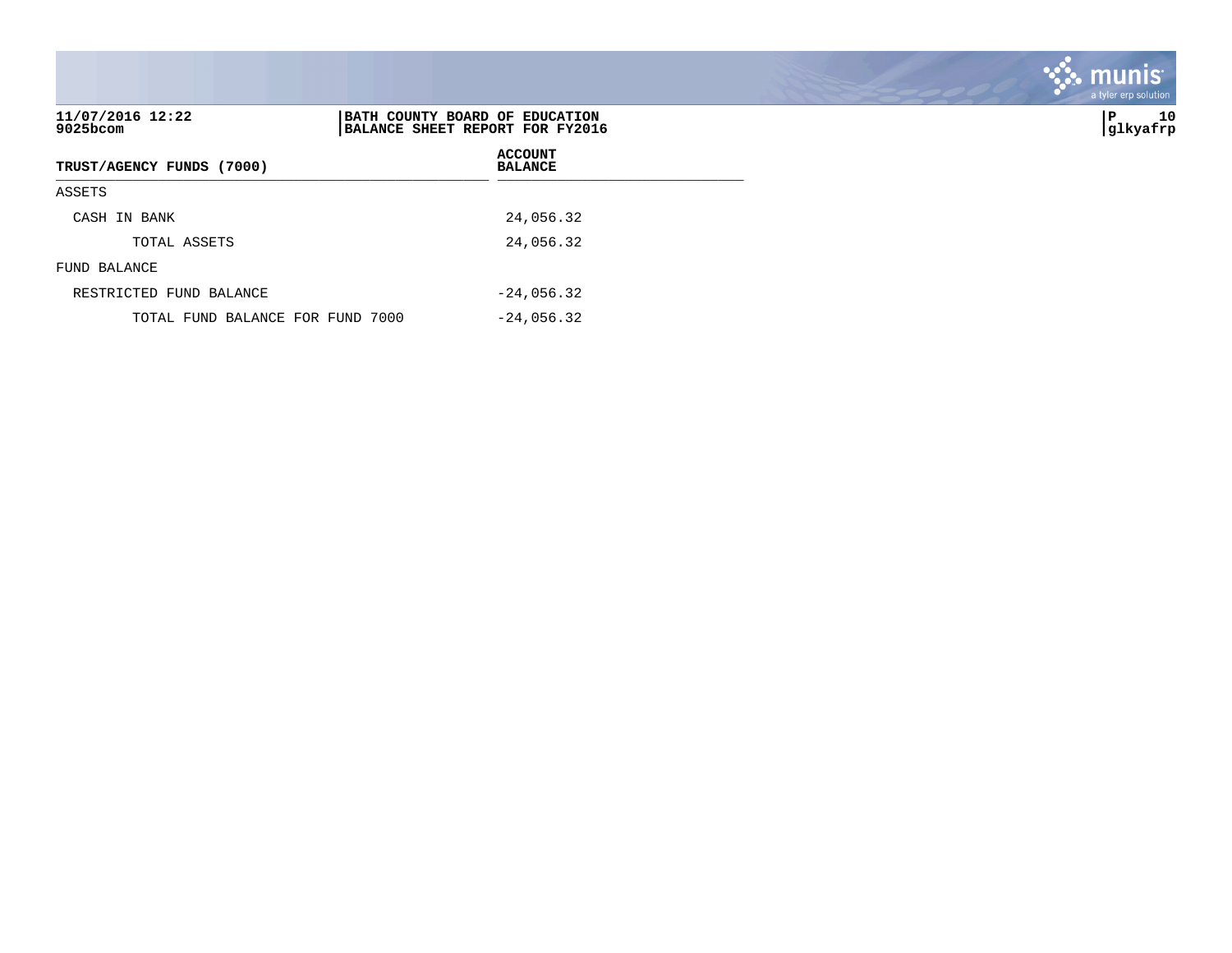| 11/07/2016 12:22<br>BATH COUNTY BOARD OF EDUCATION<br>9025bcom | BALANCE SHEET REPORT FOR FY2016 | glkyafrp | . . |
|----------------------------------------------------------------|---------------------------------|----------|-----|
|----------------------------------------------------------------|---------------------------------|----------|-----|

**ACCOUNT**

## **GOVERNMENTAL ASSETS (8) BALANCE** \_\_\_\_\_\_\_\_\_\_\_\_\_\_\_\_\_\_\_\_\_\_\_\_\_\_\_\_\_\_\_\_\_\_\_\_\_\_\_\_\_\_\_\_\_\_\_\_\_\_\_ \_\_\_\_\_\_\_\_\_\_\_\_\_\_\_\_\_\_\_\_\_\_\_\_\_\_\_\_\_

## ASSETS

| LAND<br>LAND IMPROVEMENTS<br>ACCUM DEPR LAND IMPROVEMENTS<br>BUILDINGS & BLDING IMPROVEMENT<br>ACCUM DEPR BLDG IMPROVMENTS<br>TECHNOLOGY EOUIPMENT<br>ACCUM DEPR TECHNOLOGY EOUIP<br>VEHICLES<br>ACCUM DEPR VEHICLES<br>GENERAL EOUIPMENT<br>ACCUM DEPR GENERAL EOUIP<br>CONSTRUCTION IN PROGRESS | 518,316.60<br>1,066,760.77<br>$-894.093.67$<br>33, 275, 350.69<br>$-8, 716, 355.97$<br>2,049,939.51<br>$-1,566,832.73$<br>3,307,233.00<br>$-2, 348, 455.54$<br>854,866.54<br>$-657,984.49$<br>25, 319. 72 |
|---------------------------------------------------------------------------------------------------------------------------------------------------------------------------------------------------------------------------------------------------------------------------------------------------|-----------------------------------------------------------------------------------------------------------------------------------------------------------------------------------------------------------|
| TOTAL ASSETS                                                                                                                                                                                                                                                                                      | 26,914,064.43                                                                                                                                                                                             |
| FUND BALANCE                                                                                                                                                                                                                                                                                      |                                                                                                                                                                                                           |
| INVESTMENTS GOVERNMENTAL ASSET                                                                                                                                                                                                                                                                    | $-26, 914, 064.43$                                                                                                                                                                                        |
| TOTAL FUND BALANCE FOR FUND 8                                                                                                                                                                                                                                                                     | $-26, 914, 064.43$                                                                                                                                                                                        |



*<u>PANS</u>*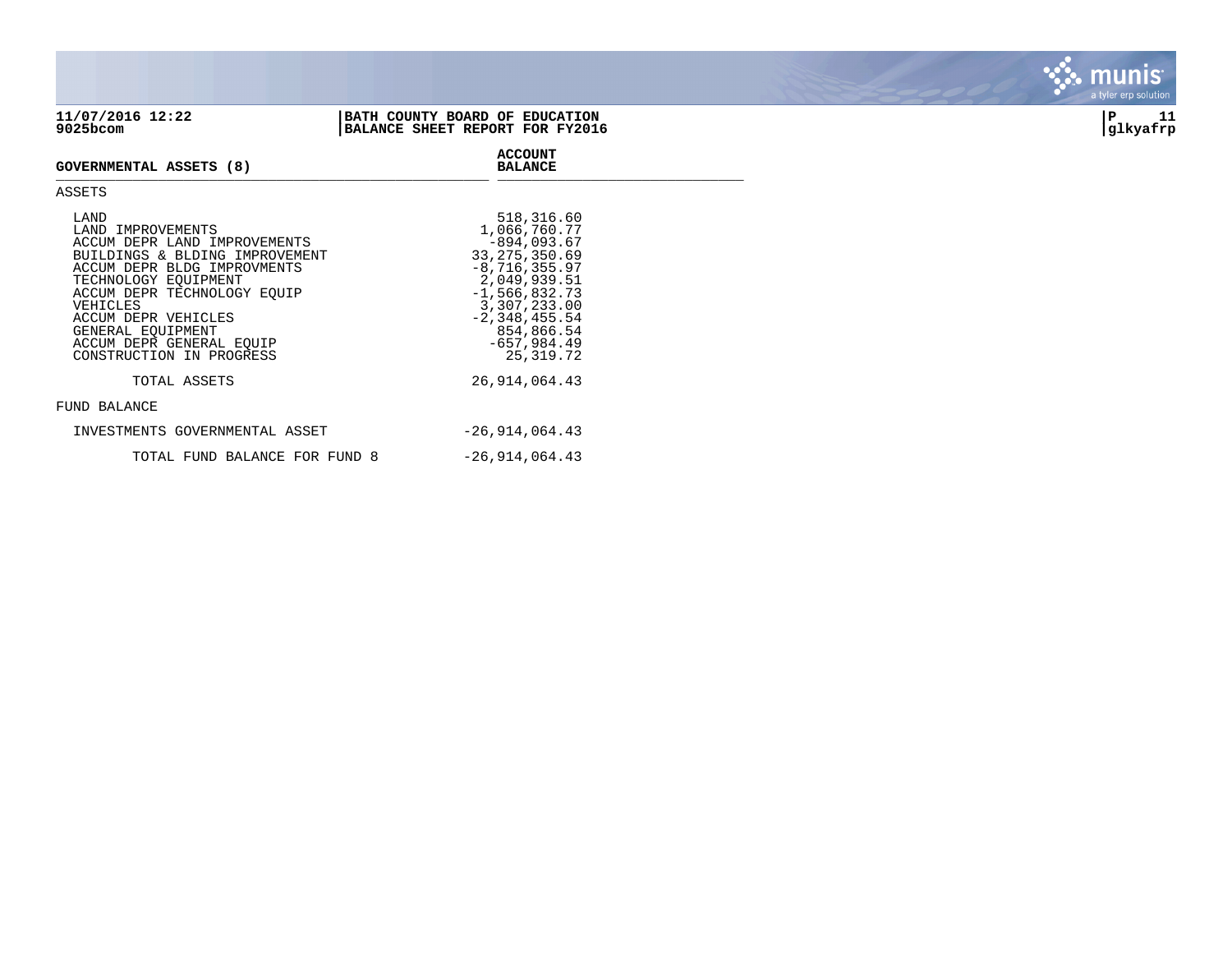| 11/07/2016 12:22<br>9025bcom                                                                                                                                          | BATH COUNTY BOARD OF EDUCATION<br>BALANCE SHEET REPORT FOR FY2016                      | 12<br>ΙP<br>glkyafrp |
|-----------------------------------------------------------------------------------------------------------------------------------------------------------------------|----------------------------------------------------------------------------------------|----------------------|
| FOOD SERVICE ASSETS (81)                                                                                                                                              | <b>ACCOUNT</b><br><b>BALANCE</b>                                                       |                      |
| ASSETS                                                                                                                                                                |                                                                                        |                      |
| BUILDINGS & BLDING IMPROVEMENT<br>ACCUM DEPR BLDG IMPROVMENTS<br>TECHNOLOGY EQUIPMENT<br>ACCUM DEPR TECHNOLOGY EQUIP<br>GENERAL EQUIPMENT<br>ACCUM DEPR GENERAL EQUIP | 308,000.00<br>$-49,793.33$<br>14,492.40<br>$-9,078.09$<br>559,428.89<br>$-396, 143.45$ |                      |
| TOTAL ASSETS                                                                                                                                                          | 426,906.42                                                                             |                      |
| FUND BALANCE                                                                                                                                                          |                                                                                        |                      |
| INVESTMENT BUSINESS ASSETS                                                                                                                                            | $-426,906.42$                                                                          |                      |
| TOTAL FUND BALANCE FOR FUND 81                                                                                                                                        | $-426,906.42$                                                                          |                      |

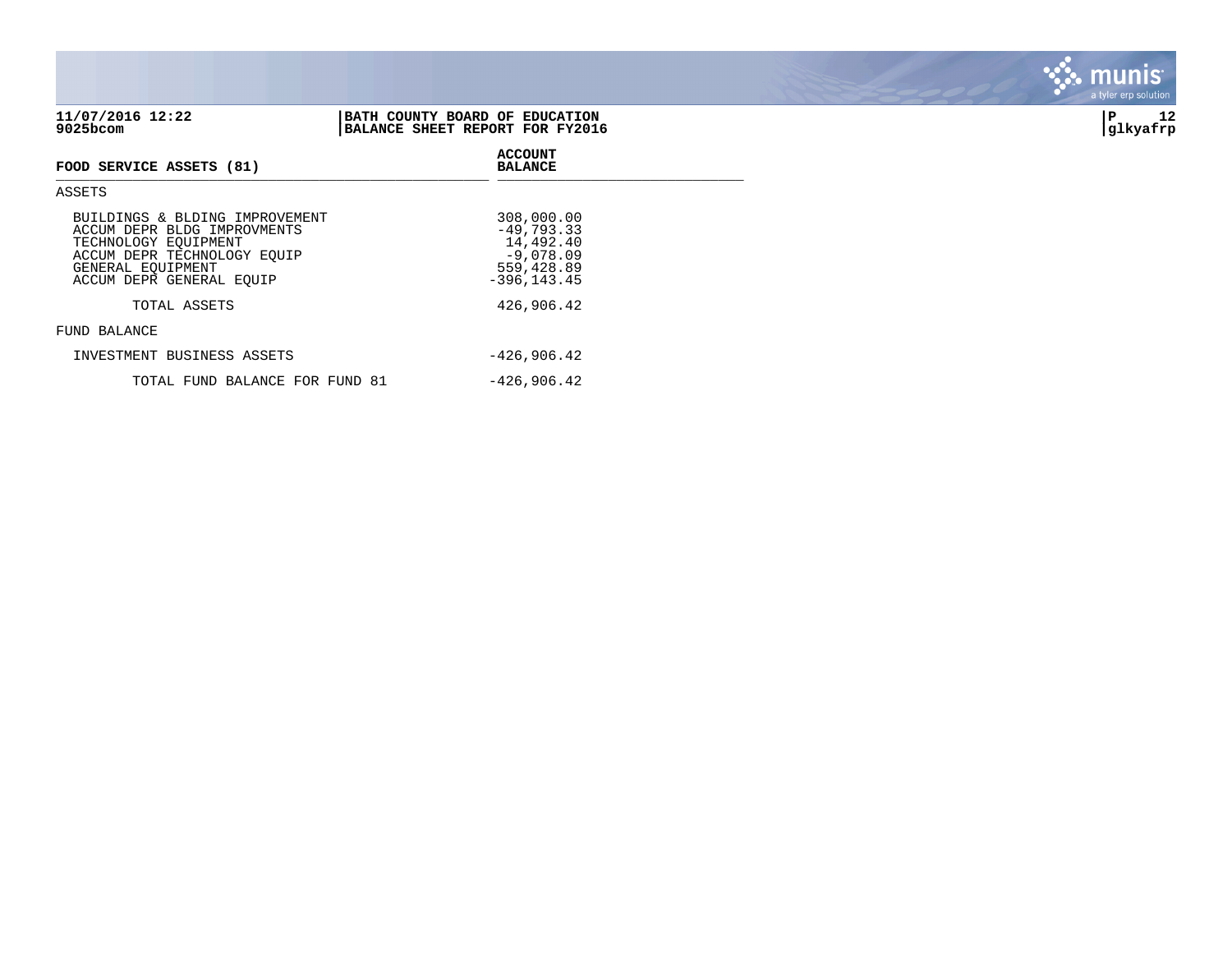|                                                     |                                                                   | munis <sup>®</sup><br>a tyler erp solution |
|-----------------------------------------------------|-------------------------------------------------------------------|--------------------------------------------|
| 11/07/2016 12:22<br>9025bcom                        | BATH COUNTY BOARD OF EDUCATION<br>BALANCE SHEET REPORT FOR FY2016 | 13<br>P<br> glkyafrp                       |
| ADULT EDUCATION ASSETS (84)                         | <b>ACCOUNT</b><br><b>BALANCE</b>                                  |                                            |
| ASSETS                                              |                                                                   |                                            |
| TECHNOLOGY EQUIPMENT<br>ACCUM DEPR TECHNOLOGY EQUIP | 11,535.00<br>$-11,535.00$                                         |                                            |
| TOTAL ASSETS                                        | .00                                                               |                                            |